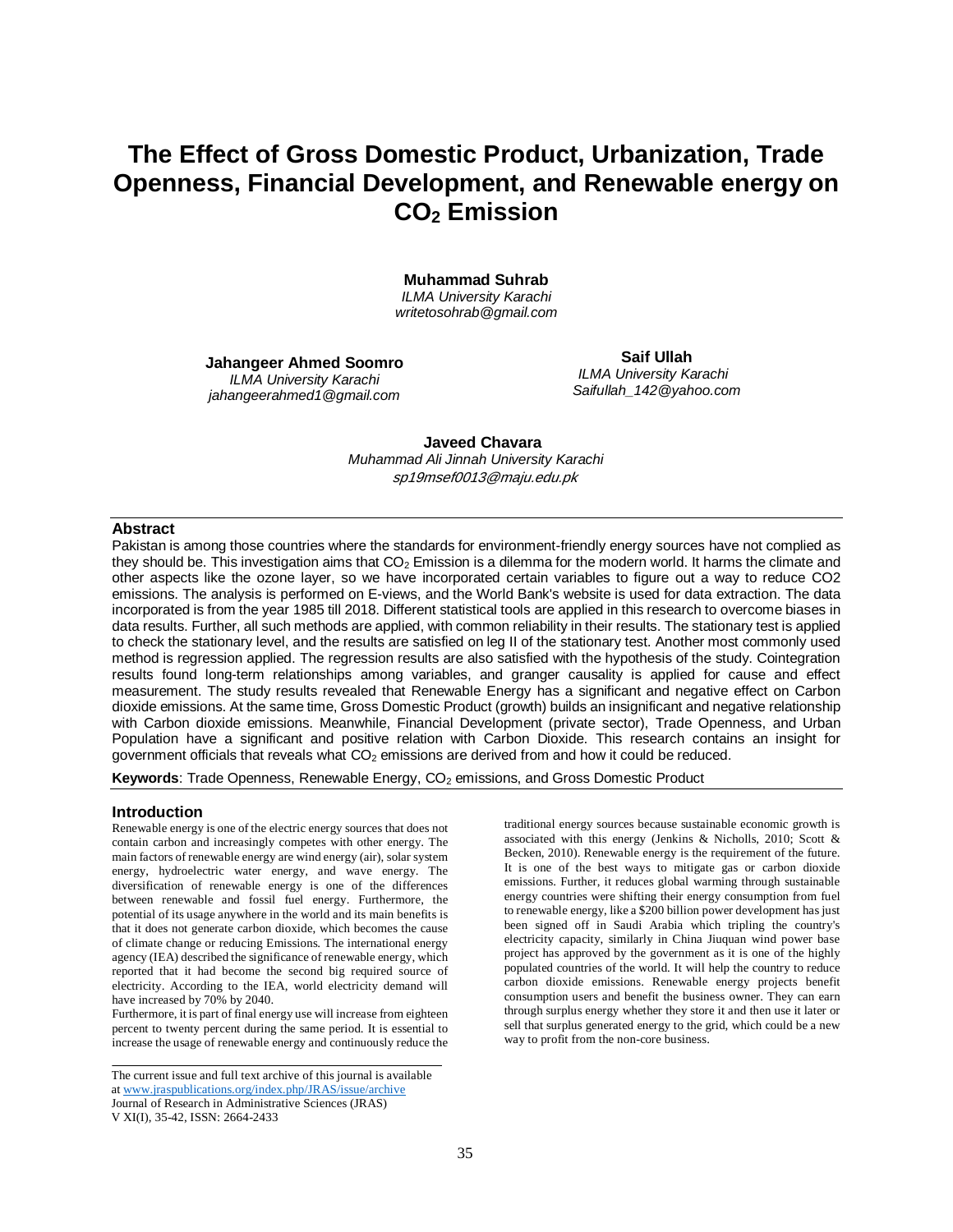Further, it generates investment and lowers their overall energy costs. ISik et al. (2017) described that counties that shifted their energy consumption to renewable energy could brand themselves as environmentally friendly. However, it is one of the costly task to transition from traditional energy to Renewable Energy. Turk et al. (2017) analyzed that the foremost objective of every country is to overcome unemployment, increase more jobs, enhance their gross domestic product (growth), export more and enhance tax revenue 7 countries generated 36% (400 million) of the tourist arrival in 2014 while their carbon dioxide gas emission was 47% of the world (international energy statistics, www.eia.gov)

Many studies were conducted related to this study. Each described the strong relationships between CO2 emissions (carbon dioxide), financial development, and its relationship with domestic economic growth. When income increases, it will cause more foreign investment in the country, this inflow of investment should be in energy, so wastage should be reduced (Chandran & Tang, 2013). Further, it has been founded that another problem of greenhouse gas is that it causes CO2 and affects primary energy; hence fossil fuel leads to having carbon emissions.CO2 emissions, financial development, and fossil fuel have long-run relationships that all existed when one of them was available (Behera & dash, 2017). Foreign direct investment is one of the factors which decreases CO2 emissions because once foreign direct investment (FDI) means an inflow of more funds and new technology arrives, it improves environmental standards. At the same time, economic growth does not ensure any decrease in CO2 emissions. If the country brings its energy consumption to the modern way of producing energy, it could cause to decrease in CO2 (Mert, M., &Bölük, G. 2016). FDI increases RE projects and investment Stock market is one of the indicators of foreign direct investment, and FDI harms CO2 emissions. ParamatI and Gupta (2017) investigated that FDI strongly decreases CO2 emissions in their study. Still, on the other hand, stock market growth decreases in developed countries as developed countries already have a sufficient amount of investment. They initially developed such projects which reduce the Emission of CO2, and the government in such countries promoted more policies that reduce CO2 emissions.

The temperature of the global surface has average, increased. The glaciers and sea ice are melting glaciers. It causes alarm humans and affects our planet, weather, and climate systems. The Paris conference on climate change in 2015 alarmed the global community to take steps and reduce its greenhouse gas emission. However, many countries showed their determination to reduce CO2 still. It is above the limit of 2 °C, which scientists decide.

Further, they are anxious that the temperature could reach 30 c by 2050 (Agreement, 2018). All this situation enhances natural disasters and could destroy the world climate. The annual GDP of countries will shrink to 2-4% by 2040 a d10 by 2100% (Solomon et al., 2007). Foreign investment has significant environmental consequences, so investigation related to FDI is necessary (Zeng & Eastin (2012). Investors consider ASEAN one of the best places to invest because developing counties have poor environmental standards, which provides foreign investors an opportunity to not care about CO2 emissions (Pao & Tsai, 2011).

### **1.2 Research Objective**

This research aims to investigate:

- The impact of Renewable Energy (RE) on Carbon Dioxide Emissions in Pakistan.
- The impact of Consumption on Carbon Dioxide (CO2) Emissions in Pakistan.
- The impact of Gross Domestic Product on Carbon Dioxide (CO2) Emissions in Pakistan.
- The impact of Urbanization on Carbon Dioxide Emissions in Pakistan.
- The impact of Trade Openness (TO) on Carbon Dioxide Emissions in Pakistan.
- The impact of Financial Development on Carbon Dioxide (CO2) Emissions in Pakistan.

*Volume XI, Issue I, 2022, 35 - 42*

### **Literature Review**

The research described the connection between environmental decadence and economic growth. The results have remained different from country to country, which created a scholar's interest to examine it differently, as reflected by EKC (Environmental Kuznets Curve), which Simon Kuznets (1960) analyzed. This research states that every country undergoesindustrialization, which overcomes agriculture and economy shift to the cities that create an inequality situation where the owner of the industries hold a major part of the income where the employee seems to have decreased in their income further Kuznets stated that inequality had followed an inverted "U" shape as it increases and then decreases again with the increase of income per capita. He stated that Initially, GDP (growth) is positively related to environmental pollution, and it causes environmental pollution until it reaches a reasonable point where it decreases because of many changes which come from new investment in the pollution-free economy and clean industrialization that CO2 frequently rises with the rises of economic activities. He found a negative relationship between income level and CO2 emissions. With an increase in income level, pollution will decrease. A similar study conducted on G-7 countries by Shahzad (2018) examined biomass energy consumption, leading to more CO2 emissions. He further investigated that the EKC analysis hypothesis is more accepted in G-7 countries where capitalization has decreased CO2 emissions. Environmental quality has improved with the increase in the level of F.D. (private sector), similarly institutional quality, UP impedes environmental quality, and TO also helps decrease the degradation of the environment, whereas globalization increases pollution.

The world realized that environmental degradation affects the climate and countries' overall economies. It has been observed that global warming caused by CO2 emissions is one reason for heatwaves, extreme weather, stress to the food production system, and climate change. In recent decades many efforts have been made to eliminate factors that cause global warming. Amri (2018) revealed an interrelationship between trade and usage of RE and non-RE. The trade will increase whenever this energy consumption increases, and both are beneficial for the economy further. He suggests some incentive to intuitions that use RE and intuitional quality improvement can improve environmental sustainability and facilitate the usage of non-RE.

Azeem (2018) studied the relationship between renewable energy generation and carbon emissions. The data cover 1980 to 2015, and variables that remained part of this study were renewable energy and carbon emissions. This CO2 Emission is evaluated in Canada, Italy, and Iran. Cointegration, regression, and granger causality are used in this study. The results of the analysis confirmed that countries where renewable energy increases have decreased the utilization of fossil fuel, which generates carbon emissions. The finding of this study declared physical evidence to enhance the usage of renewable energy to overcome CO2 emissions.

Alfonso et al. (2019) investigated the relationship between economic growth and determinants, including energy consumption and energy prices. The impact was checked in Asian developing countries; a few specifications were added to analyze the countries that used renewable energy as their energy source. Many years were used in the data analysis from 1971 to 2015. The results for Indonesia and India seem too much different from other countries. The policies of India in favor of renewable energy are found more different from other countries. Unit root test, cointegration, and granger causality test remained to perform analysis. Results show causal interaction of income, energy, and prices. Countries that adopt policies related to energy production have low prices and increasing GDP. This is true mainly for countries like Thailand and the Philippines, whose income, energy, and prices appear to be more integrated than in other countries.

Bulut (2019) stated that RE decreases the emissions of CO2; RE has a negative relation with CO2 emissions, which means whenever the consumption of RE increases, it will decrease CO2 Emissions. Cardoso and Fuinhas (2018) empirically analyzed the dimensions of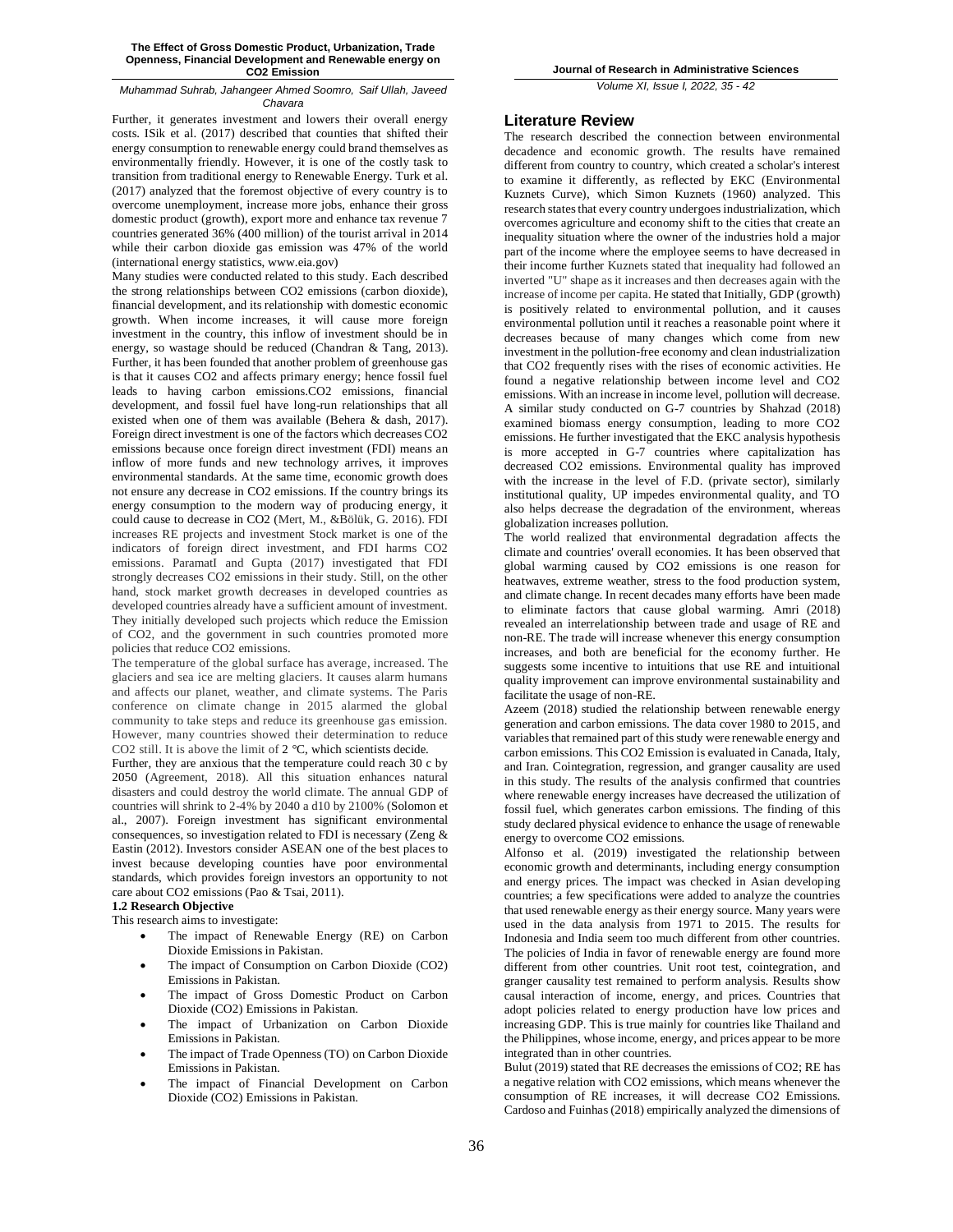energy growth, the Emission of CO2, and due to that how this is affecting the Australian environment by energy consumption in which there focus variables Coal, oil energy sector, carbon emission, and CO2 Emission by it consists of 1965 to 2015 the results indicated that the RE has a positively associated with fossil fuel because CO2 increases with the increasing consumption of fossil fuel. This implies that Australia should boost the proportion of RE and decrease the proportion of fossil fuels. Ghorbel et al. (2017) explored sustainable growth as indicated through the per capita income of people in a country. People can save their incomes when new technology increases as RE degrades the environment. He further suggests that technological change helps economies achieve sustainable growth; therefore, environmental problems can be solved by using technology and ensuring the overall reconstruction of wealth, reducing pollution. Investigated unidirectional cause found in short-run and effect relation between carbon emissions to population and RE to non-RE use, but in the long run, it comes to clear that whenever there is an increase in population, it will increase carbon emissions, Proliferation of energy contain a high level of CO2 emissions in the environment which causes of pollution, the need the energy increase because of emerging economies and these effects were reflected the need of using RE. It could be used as an alternative source.

Gupta et al. (2019) analyzed some barriers that significantly impact the development of RE. They found that social and regulatory barriers directly affect the development of RE. Breaking these barriers will enable organizations to invest in developing new technologies which were less harmful to the environment and increase the usage of RE further with less tariff energy solutions will be available for local people

Isik et al. (2017) examined the study of linear and also for non‐linear relationships between tourism demand, RE consumption, and GDP (growth) by investigating a sample data of GDP and tourism, which he obtained from the World Development Indicators (data.worldbank.org. The annual data consists of 1995 to 2012; further, the sample consists of 126 country and yearly base observations. They used the variables GDP, Economics Growth, a tourist traveling, and RE consumption. Results of the study indicate that the obtained analysis shows that there are 2-way cause and effect relationships between RE and GDP (growth) in countries like T‐7 (51.59–66.11). One way called unidirectional causal relation to exist from RE consumption to GDP (growth) in Spain (6.13) and exist from GDP (growth) to RE consumption in China (4.23), Turkey (5.96), and Germany (2.54) was found, further show that there is a causal relation exist from tourist arrivals to GDP (growth) in the T‐7 countries (31.26). Further, this study provides an investigation to Scientists and other policymakers who have frequently been working on developing RE alternatives to other sources and reducing the dependence on traditional sources of energy because this source of energy reduces the negative impact on the environment.

Kaur et al. (2016) empirically investigate the factors of economic growth when foreign investment comes in-country and how it is beneficial. The objective of this study is to find the long-run effect of direct investment FDI and the impact of foreign direct investment on GDP and to know the integration by using a sample of world bank data that was published in 2009 and the data of the reserve bank of India of 2009 the data has been collected for 34 years. The results in the table indicate that FDI and GDP per capita have a longterm relationship for both periods as the trace statistics' values and values are higher than critical values. Therefore, test results indicate that FDI Led to growth; therefore, the government and policymakers should encourage FDI to increase their GDP to increase the economic activity and give this sector more opportunities to increase the country's GDP.

Muhammad et al. (2019) revealed the variables which affect environmental quality. The studied variables, including globalization, and financial development (OECD countries), were taken as affecting variables. The data of this research is a period from 1990- to 2014. Results were generated from the utilization of

**Journal of Research in Administrative Sciences**

*Volume XI, Issue I, 2022, 35 - 42*

standard techniques, including CUP FM stand fully modified ordinary least square and biasness eliminated by using CUP-BE. Results show that stimulated relation of energy which consumed on CO2. The studied variables of financial development and environmental quality have been negatively associated with CO2; hence, when F.D. and E.Q. increase, it will decrease pollution. Results endorsed that long-run cointegration exists, and a bidirectional relationship between energy consumption and CO2 is also present. The study's conclusion shows that energy consumption (E.C.) is the main culprit in increasing pollution. Researchers recommend that policymakers increase the other energy sources, including wind, solar, and biodiesel. Green technology can enhance environmental quality.

### **Research Methodology**

The data of this research study were used to analyze the CO2 emissions and their determinants which include the impact of GDP (growth)s, F.D. (private sector), TO, and RE by using the time series, Secondary data of Pakistan, and the website of World Bank is the for data extracting and evaluated over Eviews 9 software for generating results. Both descriptive and inferential statistics are used to analyze data.

### **Sample Size and Population**

This research provides the analysis of observed variables collected by the World Bank. The research data set comprises 34 yearly observations covering 1985 to 2018. Time series data is the basic data tool used in such research, which consists of the time-series order of one population. This data help to predict future consequences based on past observations. Secondary data have been utilized in this research conducted by the World Bank as an authentic source for data collection.

### **Research Model**

### $CO2_t = \alpha o_t + \beta 1_t (FD) + \beta 2_t (GDP) + \beta 3_t (RE) + \beta 4_t (TO) + \beta 5_t$  $(UP) + \varepsilon$

Where CO2 is the Emission of pollution, in other words, CO2 emissions stem from burning carbon-related products and fuels. To measure its calculation, we add to assume it as the sum of CO2 emissions generated during solid, liquid, and gas use. GDP (growth) is the gross domestic product, and it is valued in term of adding both exports and imports of goods, services, and productions measured as a significant share of GDP (growth); UP stand for urban population, and it is measured as the percent of the number of population living in different cities or lives in cities, F.D. (private sector) is the development of institutions and markets it is measured as a country to country credit provided private sector by financial sector (% of GDP), RE consumption is energy produced from hydropower, solar and wind (% of total final energy consumption) We are using  $CO2_t = \alpha o_t + \beta 1_t (FD) + \beta 2_t (GDP) + \beta 3_t (RE) + \beta 4_t$ 

 $(TO)$  + $\beta$ 5<sub>t</sub> (UP) +  $\varepsilon_t$ 

WHERE: CO2 = Carbon Dioxide  $FD = FD$  (private sector)  $GDP$  = GDP (growth)

RE = Renewable Energy TO = Trade Openness  $UP =$ urban population  $Et = Standard Error$ 

### **Model Hypothesis**

H1: There is a significant impact of GDP (growth) on CO2 emissions in Pakistan.

H2: There is a significant impact of Financial Development (private sector) on CO2 emissions in Pakistan.

H3: There is a significant impact of the Urban Population on CO2 emissions in Pakistan.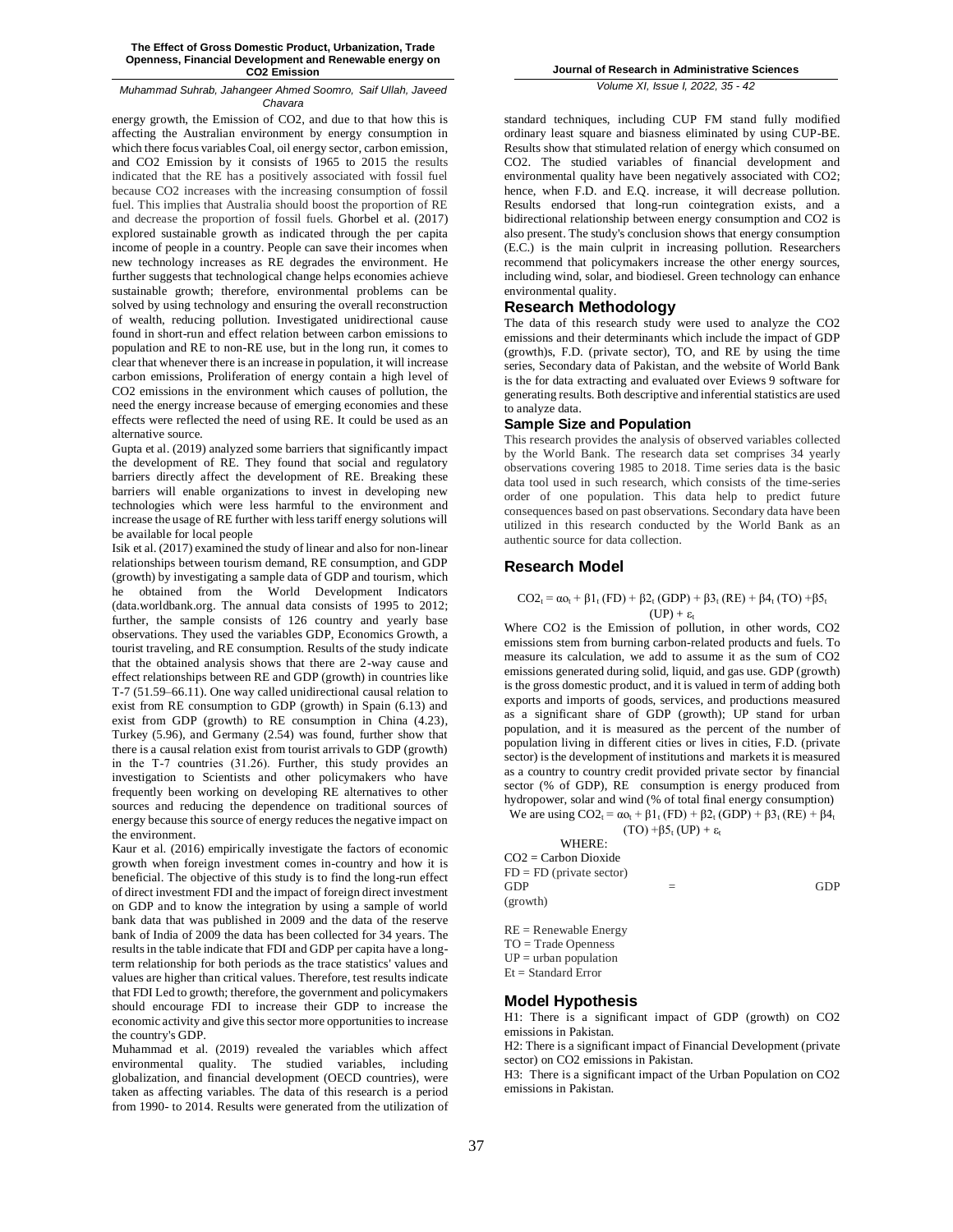H4: There is a significant impact of Trade Openness on CO2 emissions in Pakistan.

H5: There is a significant impact of Renewable Energy on Carbon Dioxide emissions in Pakistan.

# **Data Analysis**

# **Statistical Technique**

The variable's trend has been checked using the unit root test. It analyzed the stationary in a time series. The unit root test predicts the increasing and decreasing trend of the data. If the distribution shape does not shift with the shift in time, it will reflect a stationary in the data. Further to the study, long-term relationships of variable cointegration test have been performed as this test is necessary to analyze the impact in terms of its significance. It is necessary to test the regression analysis to perform the dependency analysis part of this study. In contrast, causality analysis checks the causality between dependent and independent variables.

*Volume XI, Issue I, 2022, 35 - 42*

### **4.2 Descriptive Statistics**

The descriptive statistics are reflected in table 4.1, which shows the data set's descriptive analysis in estimations. Overall, 34 observations were used in estimations. Table 4.1 provides the mean, median, standard deviation, and minimum and maximum values. The mean represents the average values of the data; meanwhile, the standard deviation reflects how much variable value has deviated from the center point. The deviation from the middle or mean is not too high, which shows a significant correlation among variables. Furthermore, the overall value of CO2 is 0.759588. For the standard deviation, its SD is 0.12723, whereas the mean value of FDI is 23.21108, stated with the standard deviation is 4.2190, while the mean of UP is 33.0092 and TO is 33.2455; similarly, the mean value of GDP is 4.5692. Its standard deviation is 1.8771. Last but not least, the mean value of REC is 50.5244, and its analyzed standard deviation value is 4.1852.

Table 4.2 – Descriptive Statistics

| <b>VARIABLES</b> | CO <sub>2</sub> | <b>FD</b> | GDP      | <b>RE</b> | TО       | $\mathbf{I} \mathbf{I}$ |
|------------------|-----------------|-----------|----------|-----------|----------|-------------------------|
| Mean             | 0.759588        | 23.21108  | 4.569235 | 50.52441  | 33.2455  | 33.00921                |
| Maximum          | 0.947           | 29.78608  | 7.706    | 58.09     | 38.909   | 36 442                  |
| Minimum          | 0.512           | 15.38607  | 1.014    | 44.276    | 25.306   | 29.344                  |
| Std. Dev.        | 0.12723         | 4.219042  | 1.877177 | 4.185247  | 3.506919 | 2.112942                |
| Observation      | 34              | 34        | 34       | 34        | 34       | 34                      |

### **Unit Root Test**

Before performing other analyses, it is essential to study the stationary level in the economic variables because this test helps identify whether any variable is integrated at order 2. Furthermore, it helps to find whether results fluctuate against time or not. The augmented dickey fuller (1979) unit root test has stationary time series data analysis. The table above 4.2 represents the result of this test. All variables were stationary at the first difference, which revealed that the null hypothesis of unit root is rejected. Critical levels such as 1%, 5%, and 10% are stationary, so no further estimations will occur.

| Table 4.3 – Unit Root test |        |        |  |  |  |
|----------------------------|--------|--------|--|--|--|
| <b>Variables</b>           | I(0)   | I(1)   |  |  |  |
| CO <sub>2</sub>            | 0.2782 | 0.0000 |  |  |  |
| FD                         | 0.6175 | 0.0012 |  |  |  |
| GDP                        | 0.0126 | 0.0000 |  |  |  |
| RE                         | 0.7494 | 0.0001 |  |  |  |
| TO.                        | 0.0957 | 0.0000 |  |  |  |
| UP                         | 0.7421 | 0.0000 |  |  |  |

# **Regression Analysis**

The percentage of change in the dependent variable concerning per unit variation in the independent variable is called the regression coefficient. Regression analysis is used to determine the relationship of variables. It identifies one or more independent variable that keeps a relationship with independent variables. Table 4.3 concludes the result summary of variables, the sign of coefficient indicates the dependency sing, if coefficient has positive sign it means positive relation exist in studied variables on the other hand if sign is negative it simply means negative relationship, in table 4.3 represented RE, TO , F.D. (private sector) and UP have significant effect on CO2 Emission, but these variables impact differently in term of their signs as TO , F.D. (private sector) and UP have positive effects on CO2 Emission which concludes if any upsurge in these variable will increases CO2 emissions but on the other hands when

we analyze the result of RE and GDP both have negative coefficient which means adverse effects on CO2 emissions, these results validate if there is one unit increase in RE it will decrease the CO2 Emission with the same as coefficient defined, further table 4.3 show that GDP (growth) insignificantly affect the CO2 Emission, whereas F.D. (private sector) have positive effect on CO2 emissions. These findings demonstrate that when F.D. (private sector) increases by one unit, it will increase the Emission of CO2 by 0.005640. On the other hand, a one-unit increase in RE will decrease CO2 emissions by -0.009326. The reason behind such results is that natural resource has a positive and significant influence on the ecological footprint and Pakistani economy, 60% based on agriculture.

Further results show that an increase in UP, such as increases in cities, will affect the CO2 positively; hence 1 unit increase in UP will increase CO2 Emissions by 0.053056. Furthermore, it is confirmed that independent has a jointly significant effect on CO2 Emission and that the overall model is significant prob. (F-statistics) (0.0000). The results of Adj. R2 reflects that there are 0.955870% chances that CO2 emissions are dependent on F.D., GDP, RE, TO, and UP. In other words, whenever CO2 increases, there are 0.955870% chances that the reason for the increase will be these variables. The interrelationship in the independent variable is called multicollinearity. It existed when two or more independent variables produced a relation or dependency. Its presence affects the strength/significance of a regression. The value of VIF in the table is less than 10% which validates that there is no interrelationship among GDP (growth), F.D. (private sector), Because it is found a strong relationship between CO2 Emission and GDP (growth), RE, TO, UP and F.D. (private sector) (R square 0.962557) which converted our Regression 0.9558% (Adjusted R-squared) accurate. At the same time, the amount of bias in reporting accuracy is 0.0067 (R square-Adjusted R-squared). Since the prob. The value of F.D. (private sector), UP, TO, and TO is less than 5%, which endorsed our hypothesis and indicated that the following selected independent variables affect the dependent variable.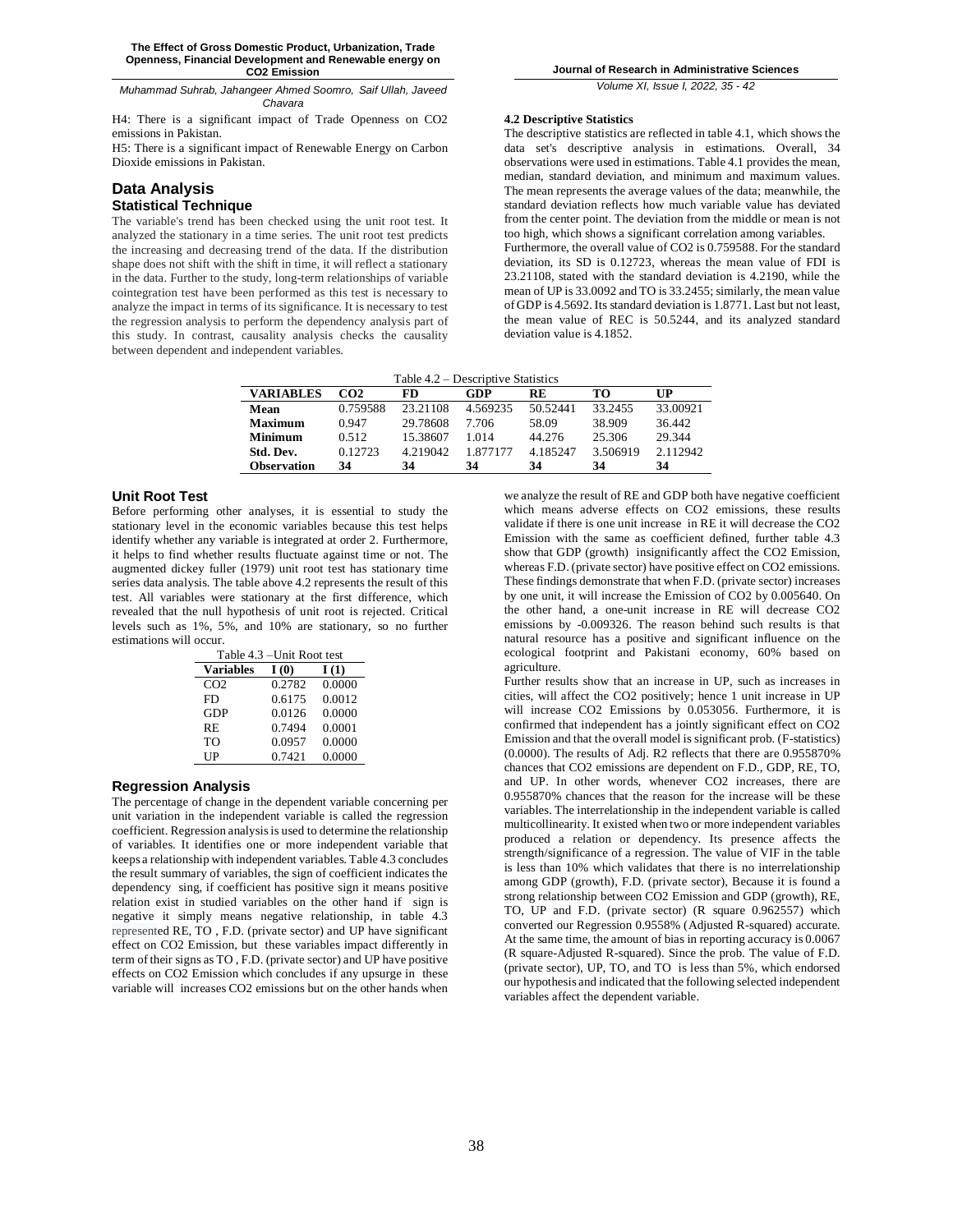*Volume XI, Issue I, 2022, 35 - 42*

| Table 4.4 – Time series Regression (Fixed Effects) |                                |                      |                    |                                  |           |  |
|----------------------------------------------------|--------------------------------|----------------------|--------------------|----------------------------------|-----------|--|
| Variable                                           | Coefficient                    | <b>T</b> -Statistics | Prob.              |                                  |           |  |
| FD.                                                | 0.005640                       | 2.322910             | 0.0277             | 1.215238                         |           |  |
| <b>GDP</b>                                         | $-0.003925$                    | $-1.436416$          | 0.1620             | 4.848369                         |           |  |
| RE                                                 | $-0.009326$                    | $-1.984075$          | 0.0571             | 17.87684                         |           |  |
| TO                                                 | 0.006863                       | 3.635464             | 0.0011             | 2.024686                         |           |  |
| UP                                                 | 0.053056                       | 4.633089             | 0.0001             | 27.04645                         |           |  |
| C                                                  | $-0.861731$                    | 0.659090             | N/A                | $-1.307455$                      |           |  |
|                                                    | 0.955870<br>Adj R <sub>2</sub> |                      | Durbin-Watson stat |                                  | 1.7332004 |  |
|                                                    | <b>F</b> statistic             | 143.9597             |                    | Prob $(F$ statistic $)$ 0.000000 |           |  |

# **Cointegration test**

Johansen and Juselius (1990) cointegration test has been applied to estimate long-run relationships among variables. Eigen statistics is the main measurement tool for predicting cointegration. The results of Table 4.4 exemplify a rejected hypothesis because no cointegration has been found among the selected variables as prob according to the cointegration hypothesis. The value is less than 5%, indicating a significant relationship among observed variables.

Results declared a long-run relationship between CO2 emissions and their related determinants variables. Since it is confirmed that GDP (growth), UP, F.D. (private sector), RE, and TO have a significant impact on CO2 emissions, further, it has been represented that the null hypothesis related to no cointegration equation was rejected as the result of prob. Value reflects less than 5%, and it declared that a long-term relationship exists among the variables.

| Table 4.5 - Cointegration |                          |        |                 |           |  |  |  |
|---------------------------|--------------------------|--------|-----------------|-----------|--|--|--|
| Trace                     | 5% Critical Values Prob. |        | Max Eigen value | 5% Critio |  |  |  |
| 90.8982                   | 117.7082                 | 0.0000 | 73.70529        | 44.49720  |  |  |  |
| 17 1929                   | -88.80380                | 0.0001 | 43 44722        | 38 33101  |  |  |  |

| Null hypothesis | Trace    | 5% Critical Values | Prob.  | Max Eigen value | 5% Critical Values | Prob.  |
|-----------------|----------|--------------------|--------|-----------------|--------------------|--------|
| None $*$        | 190.8982 | 117 7082           | 0.0000 | 73.70529        | 44.49720           | 0.0000 |
| At most $1 *$   | 117.1929 | 88.80380           | 0.0001 | 43.44722        | 38.33101           | 0.0119 |
| At most $2 *$   | 73.74567 | 63.87610           | 0.0059 | 36.04482        | 32.11832           | 0.0157 |
| At most $3$     | 37.70085 | 42.91525           | 0.1508 | 18 94 104       | 25.82321           | 0.3093 |
| At most 4       | 18.75981 | 25.87211           | 0.2952 | 15 94492        | 19.38704           | 0.1476 |
| At most 5       | 2.814894 | 12.51798           | 0.8977 | 2.814894        | 12.51798           | 0.8977 |

# **Granger Causality Analysis**

To determine whether one time series predicts another as caused by a granger causality test is considered prominent. Scholars prefer to use Granger causality analysis to determine the directions of dependent and independent variables. It is one of the prominent tests used in conducting the granger causality test. Lag one is applied for the analysis of causality. Jones (1969) considered ad hoc as one of the best methods for the statistical calculation of this analysis.

The finding of Granger causality has mentioned in table 4.5 reflect that unidirectional and long-term relationship exists among GDP (growth) to CO2 Emission, RE to CO2 emission, RE to F.D. (private sector), UP to TO in the context of Pakistan; hence result shows that all null hypothesis related to these variables are rejected (one variable does not cause other) because there is a significant impact of each of this variable on other respectively. This result represents an increase in GDP (growth), UP, and F.D. (private sector) increases in CO2 emissions.

| Table 4.6- Granger causality analysis Results |             |        |                  |        |  |
|-----------------------------------------------|-------------|--------|------------------|--------|--|
| Variables                                     | LAG1        |        | LAG <sub>2</sub> |        |  |
|                                               |             |        |                  |        |  |
| Null Hypothesis                               | F-Statistic | Prob.  | F-Statistic      | Prob.  |  |
| F.D. does not Granger Cause CO2               | 0.54324     | 0.4668 | 1.32138          | 0.2835 |  |
| CO <sub>2</sub> does not Granger Cause FD     | 1.37652     | 0.2499 | 1.51909          | 0.2370 |  |
| GDP does not Granger Cause CO2                | 2.08425     | 0.1592 | 4.48672          | 0.0208 |  |
| CO <sub>2</sub> does not Granger Cause GDP    | 0.82913     | 0.3698 | 1.28894          | 0.2920 |  |
| RE does not Granger Cause CO <sub>2</sub>     | 0.73825     | 0.3970 | 4.71458          | 0.0175 |  |
| CO <sub>2</sub> does not Granger Cause RE     | 5.09561     | 0.0314 | 2.31439          | 0.1181 |  |
| TO does not Granger Cause CO2                 | 0.00053     | 0.9818 | 1.06789          | 0.3578 |  |
| CO <sub>2</sub> does not Granger Cause TO     | 2.51968     | 0.1229 | 1.43712          | 0.2552 |  |
| UP does not Granger Cause CO <sub>2</sub>     | 0.32807     | 0.5711 | 0.67245          | 0.5188 |  |
| CO <sub>2</sub> does not Granger Cause UP     | 0.00647     | 0.9364 | 0.31605          | 0.7317 |  |
| GDP does not Granger Cause FD                 | 4.08179     | 0.0524 | 1.25573          | 0.3010 |  |
| FD does not Granger Cause GDP                 | 0.11719     | 0.7345 | 0.94695          | 0.4004 |  |
| RE does not Granger Cause FD                  | 1.05986     | 0.3115 | 5.54968          | 0.0096 |  |
| FD does not Granger Cause RE                  | 0.06133     | 0.8061 | 0.85731          | 0.4355 |  |
| TO does not Granger Cause F.D.                | 0.58109     | 0.4518 | 0.66119          | 0.5244 |  |
| F.D. does not Granger Cause TO                | 3.37449     | 0.0761 | 1.64424          | 0.2119 |  |
| UP does not Granger Cause FD                  | 1.20376     | 0.2813 | 1.34070          | 0.2785 |  |
| FD does not Granger Cause UP                  | 0.22895     | 0.6358 | 0.07395          | 0.9289 |  |
| RE does not Granger Cause GDP                 | 0.50293     | 0.4837 | 0.88713          | 0.4235 |  |
| GDP does not Granger Cause RE                 | 0.31824     | 0.5769 | 1.09592          | 0.3486 |  |
| TO does not Granger Cause GDP                 | 1.13620     | 0.2950 | 0.52530          | 0.5973 |  |
| GDP does not Granger Cause TO                 | 5.81160     | 0.0223 | 2.97311          | 0.0681 |  |
|                                               |             |        |                  |        |  |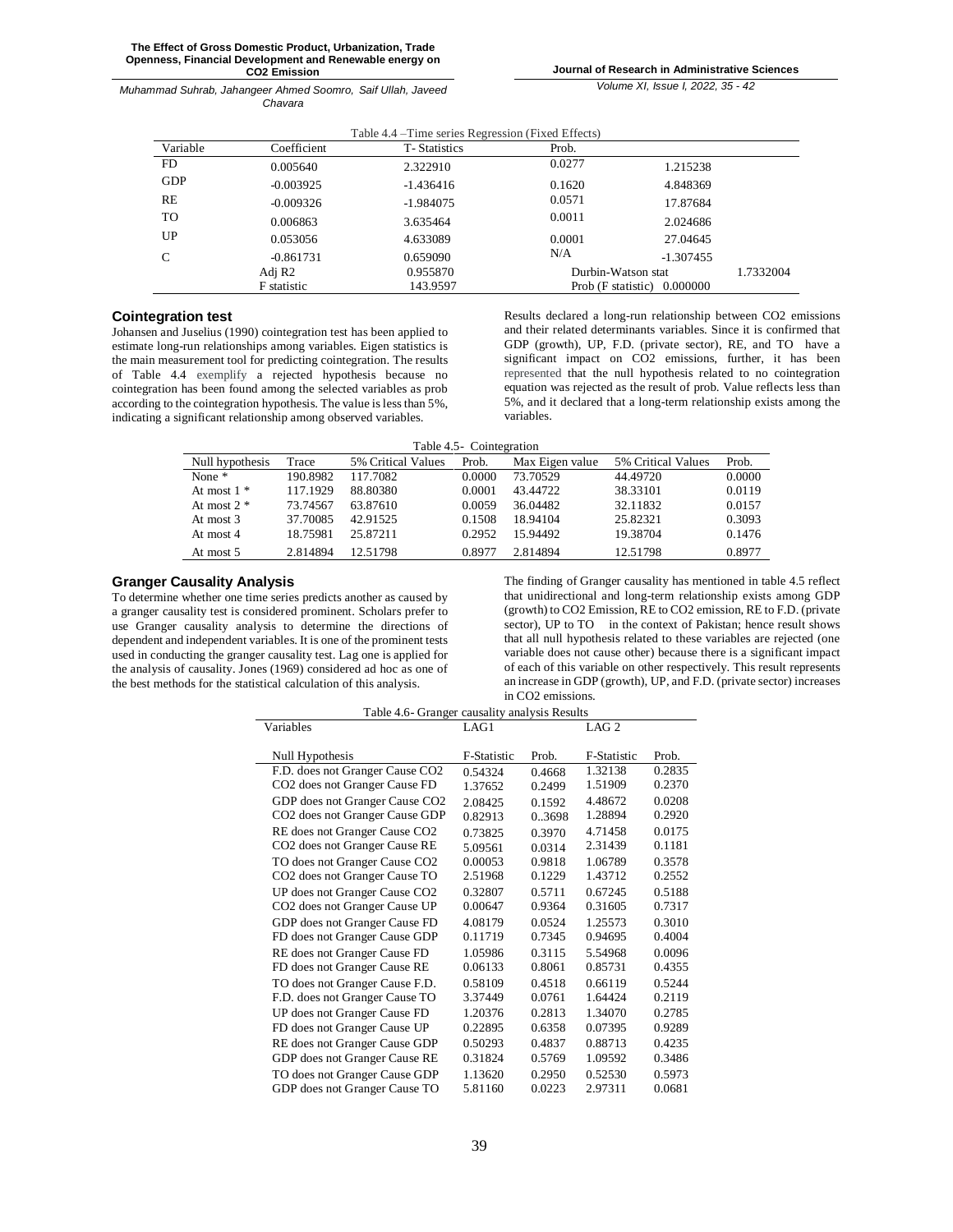| Journal of Research in Administrative Sciences |
|------------------------------------------------|
| Volume XI. Issue I. 2022. 35 - 42              |

| 0.01236 | 0.9122 | 0.09660 | 0.9082 |
|---------|--------|---------|--------|
| 0.38885 | 0.5376 | 1.67125 | 0.2069 |
| 0.50124 | 0.4844 | 0.65239 | 0.5244 |
| 3.60147 | 0.0674 | 1.78632 | 0.1868 |
| 2.54504 | 0.1211 | 1.33806 | 0.2792 |
| 0.16294 | 0.6893 | 1.16688 | 0.3265 |
| 6.39883 | 0.0169 | 4.03334 | 0.0293 |
| 0.04916 | 0.8260 | 0.04110 | 0.9598 |
|         |        |         |        |

# **Conclusion**

The main problem is that CO2 has been damaging the climates and environments around the globe. We have to find out the way for this, incorporate certain variables, and conduct the investigation for Pakistan in this context. This study used some prominent variables considered the main component of a country's GDP (growth) economy, including all good services produced in a specific year. Hence, such economic activities also generate CO2. Still, on the other hand, some scholar considers GDP (growth) as one of the elements that overcome CO2 because they think economic activities bring new technology and environment-friendly ways of production; hence this study investigate this theory in the context of Pakistan, in the same manner, F.D. (private sector) and TO which is also part of an economy which analyzed in the same manners, in the same manner, some scholar thinks that UP is necessary for eliminating poverty but it. Still, how this affects our environment was investigated in this study. The reviews were conducted on the literature available about our variable in chapter 2, and the methodology involved in the analysis was quantitative and explanatory. The software used in the analysis was Eview's data collection from the World Bank website available data published by the World Bank. At the end of our data analysis and results, all the independent variables influenced the dependent variable (CO2 emission), and the significance level has also been determined through prob. Value

### **Recommendations**

- Research shows that F.D. (private sector) has not only significant but also a positive relationship with the Emission of CO2, so this reveals that if more credit is given to the private sector in Pakistan, this will increase the Emission of CO2 there are many reasons behind this fact some of which includes, because the industries in Pakistan does not utilize proper way to eliminate wastage, furthermore the fuel and energy used by the industries in Pakistan are full of such components that cause the degradation of environment similarly in Pakistan there are many small companies which operate in residential areas, so their wastage, not property eliminated. Businessmen industrialists that when they earn a good amount, it is common in Pakistan to bypass environmental standards and use the cheapest energy source for more and more profits.
- So it is advised to the government officials that the check and balance over environmental issues in the context of energy sources should be implemented strict laws related to the utilization of wastage. Every organization should have a budget that must be used in an environment-friendly manner.
- The GDP has an insignificant and negative relationship with CO2. It represents the country's overall economy, which includes producing goods in companies and services in different industries and the production in the agriculture sector. The most significant part of Pakistan's economy is agriculture. That is why it is an environmentally friendly element of an economy. So the increase in agriculture decreases the emissions of CO2.
- The RE consumption has a negative and significant relationship with the Emission of CO2. This representation could be because, in Pakistan, the R.E is one of the cheapest sources of energy. The energy produced from the fuel is not enough to meet the demand, so people started using different sources of RE, which include solar, hydro energy, wind

energy, and biomass energy which ultimately reduced the Emission of CO2 in Pakistan, most recent projects which results in a reduction in CO2 includes; Tarbell dam 4888 MW (1974) Neelam – Jhelum hydropower plant has the capacity 669 MW (2018), golden Gol hydropower project capacity 108 MW (2018), Patrind hydropower plant capacity 147 MW (2017) and many other small projects which reduced CO2 in Pakistan.

 TO have a significant and positive relationship with CO2 that. Increasesin TO will increase CO2 in Pakistan. A large portion of Pakistan's imports Pakistan contains petroleum products; it is evident that petroleum products are the leading cause of CO2.

# **Future Researches**

In the future, the research is advised to incorporate some variables like an intention to use CO2, strict regulations and quality control, and strict penalties for the violation. Further, the context can be more precise if researchers use other countries that reduce their CO2 by implementing such restrictions.

### **References**

- i. Amri, F. (2019). Renewable and non-renewable energy and Trade into developed and developing countries. *Quality & Quantity*, *53*(1), 377-387.
- ii. Al-Mulali, U., Ozturk, I., & Lean, H. H. (2015). The influence of economic growth, urbanization, trade openness, financial development, and renewable energy on pollution in Europe. *Natural Hazards*, *79*(1), 621-644.
- iii. Agreement, P. (2018). United Nations Framework Convention on Climate Change, Adoption of The Paris Agreement.
- iv. Akinlo, A. E. (2008). Energy consumption and economic growth: Evidence from 11 Sub-Sahara African countries. *Energy economics*, *30*(5), 2391-2400.
- v. Audretsch, D. B., Boente, W., & Tamvada, J. P. (2007). Religion and entrepreneurship.
- vi. Bhattacharya, M., Paramati, S. R., Ozturk, I., & Bhattacharya, S. (2016). The effect of renewable energy consumption on economic growth: Evidence from top 38 countries. *Applied Energy*, *162*, 733-741.
- vii. Bulut, U. (2019). Testing environmental Kuznets curve for the USA under a regime shift: the role of renewable energy. *Environmental Science and Pollution Research*, *26*(14), 14562-14569.
- viii. Behera, S. R., & Dash, D. P. (2017). The effect of urbanization, energy consumption, and foreign direct investment on the carbon dioxide emission in the SSEA (South and Southeast Asian) region. *Renewable and Sustainable Energy Reviews*, *70*, 96-106.
- ix. Behera, S. R., & Dash, D. P. (2017). The effect of urbanization, energy consumption, and foreign direct investment on the carbon dioxide emission in the SSEA (South and Southeast Asian) region. *Renewable and Sustainable Energy Reviews*, *70*, 96-106.
- x. Chandran, V. G. R., & Tang, C. F. (2013). The impacts of transport energy consumption, foreign direct investment and<br>income on CO2 emissions in ASEAN-5 income on CO2 emissions in ASEAN-5 economies. *Renewable and Sustainable Energy Reviews*, *24*, 445-453.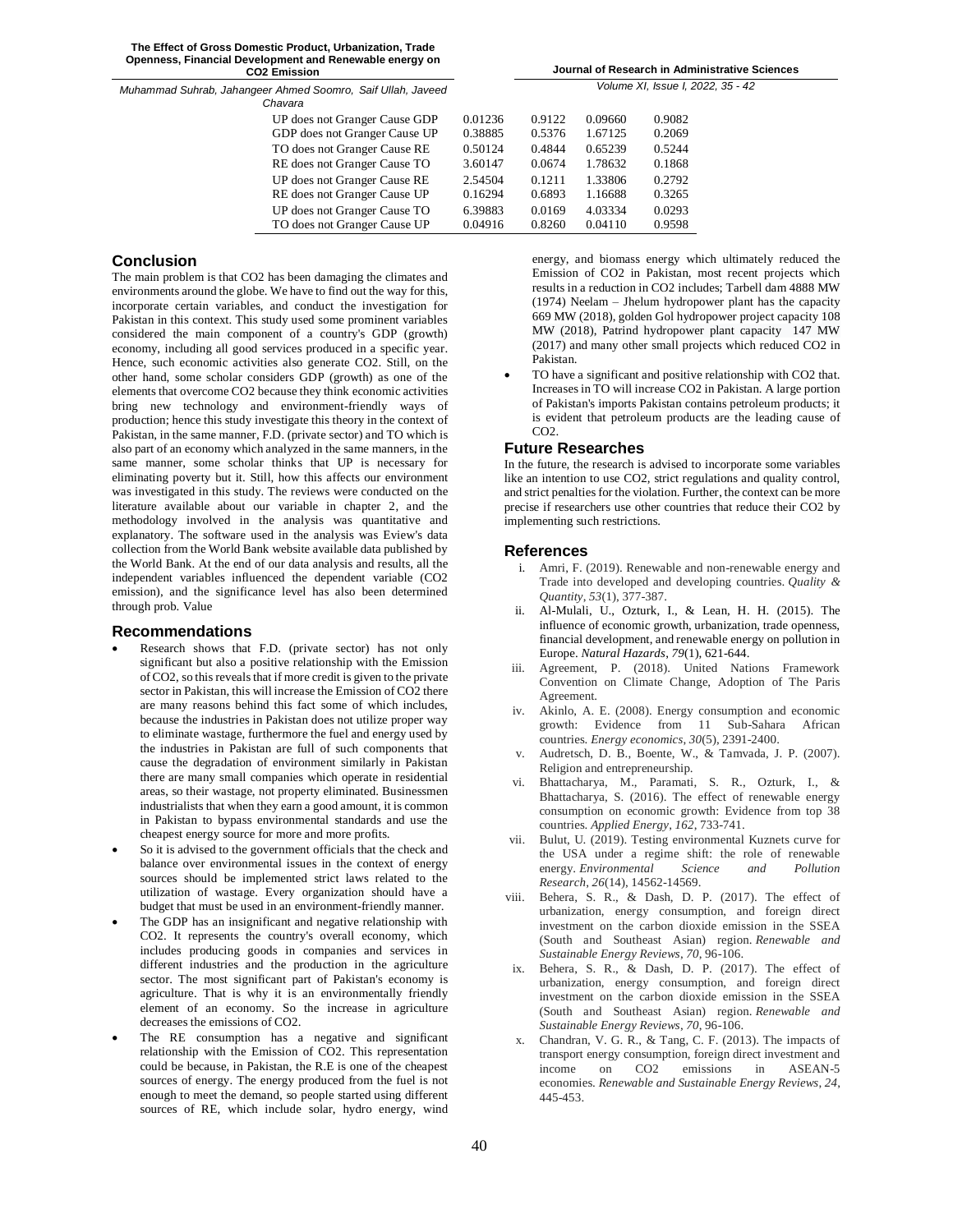- xi. Chute, C. G., Beck, S. A., Fisk, T. B., & Mohr, D. N. (2010). The Enterprise Data Trust at Mayo Clinic: a semantically integrated warehouse of biomedical data. *Journal of the American Medical Informatics Association*, *17*(2), 131-135.
- xii. Carfora, A., Pansini, R. V., & Scandurra, G. (2019). The causal relationship between energy consumption, energy prices and economic growth in Asian developing countries: A replication. *Energy Strategy Reviews*, *23*, 81-85.
- xiii. Demirel, P., Li, Q. C., Rentocchini, F., & Tamvada, J. P. (2019). Born to be green: new insights into the economics and management of green entrepreneurship. *Small Business Economics*, *52*(4), 759-771.
- xiv. Heydari, A., Garcia, D. A., Keynia, F., Bisegna, F., & De Santoli, L. (2019). Renewable energies generation and carbon dioxide emission forecasting in microgrids and national grids using GRNN-GWO methodology. Energy Procedia, 159, 154-159.
- xv. Pao, H. T., & Tsai, C. M. (2011). Multivariate Granger causality between CO2 emissions, energy consumption, FDI (foreign direct investment) and GDP (gross domestic product): evidence from a panel of BRIC (Brazil, Russian Federation, India, and China) countries. *Energy*, *36*(1), 685- 693.
- xvi. Hassan, S. T., Xia, E., Khan, N. H., & Shah, S. M. A. (2019). Economic growth, natural resources, and ecological footprints: evidence from Pakistan. Environmental Science and Pollution Research, 26(3), 2929-2938.
- xvii. Isik, C., Dogru, T., & Turk, E. S. (2018). A nexus of linear and non‐linear relationships between tourism demand, RE consumption, and economic growth: Theory and evidence. International Journal of Tourism Research, 20(1), 38-49.
- xviii. Inglesi-Lotz, R. (2016). The impact of renewable energy consumption to economic growth: A panel data application. *Energy Economics*, *53*, 58-63.
- xix. Jenkins, A., Nicholls, K. W., & Corr, H. F. (2010). Observation and parameterization of ablation at the base of Ronne Ice Shelf, Antarctica. Journal of Physical Oceanography, 40(10), 2298-2312.
- xx. Kamoun, M., Abdelkafi, I., & Ghorbel, A. (2020). Does Renewable Energy Technologies and Poverty Affect the Sustainable Growth in Emerging Countries?. *Journal of the Knowledge Economy*, *11*(3), 865-887.
- Kaur, M., Yadav, S. S., &Gautam, V. (2013). A bivariate causality link between foreign direct investment and economic growth: Evidence from India. Journal of International Trade Law and Policy, 12(1), 68-79.
- xxii. Koengkan, M., Losekann, L. D., & Fuinhas, J. A. (2019). The relationship between economic growth, consumption of energy, and environmental degradation: renewed evidence from Andean community nations. Environment Systems and Decisions, 39(1), 95-107.
- xxiii. Kuznets, S. (1960). Population change and aggregate output. In *Demographic and economic change in developed countries* (pp. 324-351). Columbia University Press.
- xxiv. Kamoun, M., Abdelkafi, I., & Ghorbel, A. (2019). The impact of renewable energy on sustainable growth: evidence from a panel of OECD countries. *Journal of the Knowledge Economy*, *10*(1), 221-237.
- xxv. Mahalingam, B., &Orman, W. H. (2018). GDP and energy consumption: A panel data analyzing of the U.S. Applied energy, 213, 208-218.
- xxvi. Mert, M., Bölük, G., & Çağlar, A. E. (2019). Interrelationships among foreign direct investments, renewable energy, and CO 2 emissions for different European country groups: a panel ARDL approach. *Environmental Science and Pollution Research*, *26*(21), 21495-21510.
- xxvii. Mert, M., &Bölük, G. (2016). Do foreign direct investment and RE consumption affect the CO 2 emissions? New

*Volume XI, Issue I, 2022, 35 - 42*

evidence from a panel ARDL approach to Kyoto Annex countries. Environmental Science and Pollution Research, 23(21), 21669-21681.

- xxviii. Moorthy, K., Patwa, N., & Gupta, Y. (2019). Breaking barriers in deployment of RE. Heliyon, 5(1), e01166.
- xxix. Marques, A. C., Fuinhas, J. A., & Pereira, D. A. (2018). Have fossil fuels been substituted by renewables? An empirical assessment for 10 European countries. Energy Policy, 116, 257-265.
- xxx. Naz, S., Sultan, R., Zaman, K., Aldakhil, A. M., Nassani, A. A., &Abro, M. M. Q. (2019). Moderating and mediating role of RE consumption, FDI inflows, and economic growth on carbon dioxide emissions: evidence from robust least square estimator. Environmental Science and Pollution Research, 26(3), 2806-2819.
- xxxi. Paramati, S. R., Mo, D., & Gupta, R. (2017). The effects of stock market growth and RE use on CO2 emissions: evidence from G20 countries. Energy Economics, 66, 360-371.
- xxxii. Pao, H. T., & Tsai, C. M. (2011). Modeling and forecasting the CO2 emissions, energy consumption, and economic growth in Brazil. Energy, 36(5), 2450-2458.
- xxxiii. Pata, U. K. (2018). RE consumption, UP, F.D. (private sector), income and CO2 emissions in Turkey: testing EKC hypothesis with structural breaks. Journal of Cleaner Production, 187, 770-779.
- xxxiv. Sharif, A., Raza, S. A., Ozturk, I., &Afshan, S. (2019). The pattern of relationship in term of renewable and non renewable energy usage with carbon emission: A worldwide study has been conducted with the implications of heterogeneous panel estimations. RE, 133, 685-691.
- xxxv. Ssali, M. W., Du, J., Mensah, I. A., & Hongo, D. O. (2019). growth, energy use, and foreign direct investment in 6 selected sub-Saharan African countries. Environmental Science and Pollution Research, 26(11), 11245-11260.
- xxxvi. Shahbaz, M., Balsalobre, D., & Shahzad, S. J. H. (2019). The influencing factors of CO 2 emissions and the role of biomass energy consumption: statistical experience from G-7 countries. Environmental Modeling & Assessment, 24(2), 143-161.
- xxxvii. Sayari, N., Sari, R., & Hammoudeh, S. (2018). The impact of value added components of GDP and FDI on economic freedom in Europe. Economic Systems, 42(2), 282-294.
- xxxviii. Scott, D., & Becken, S. (2010). Adapting to climate change and climate policy: Progress, problems and potentials. Journal of Sustainable tourism, 18(3), 283-295.
- xxxix. Sartelli, M., Chichom-Mefire, A., Labricciosa, F. M., Hardcastle, T., Abu-Zidan, F. M., Adesunkanmi, A. K., ... & Ben-Ishay, O. (2017). The management of intra-abdominal infections from a global perspective: 2017 WSES guidelines for management of intra-abdominal infections. World Journal of Emergency Surgery, 12(1), 29.
	- xl. Solomon, S., Manning, M., Marquis, M., & Qin, D. (2007). Climate change 2007-the physical science basis: Working group I contribution to the fourth assessment report of the IPCC (Vol. 4). Cambridge university press.
	- xli. Shan, S., Lin, Z., Li, Y., & Zeng, Y. (2018). Attracting Chinese FDI in Africa: The role of natural resources, market size and institutional quality. Critical perspectives on international business, 14(2/3), 139-153.
	- xlii. Zhang, X. P., & Cheng, X. M. (2009). Energy consumption, carbon emissions, and economic growth in China. Ecological Economics, 68(10), 2706-2712.
- xliii. Zeng, K., Eastin, J., 2012. Do developing countries invest up?The environmental effects of foreign direct investment from less-developed countries. World Development. 40(11), 2221–2233.
- xliv. Zeng, K., & Eastin, J. (2011). Greening China: The benefits of Trade and foreign direct investment. University of Michigan Press.